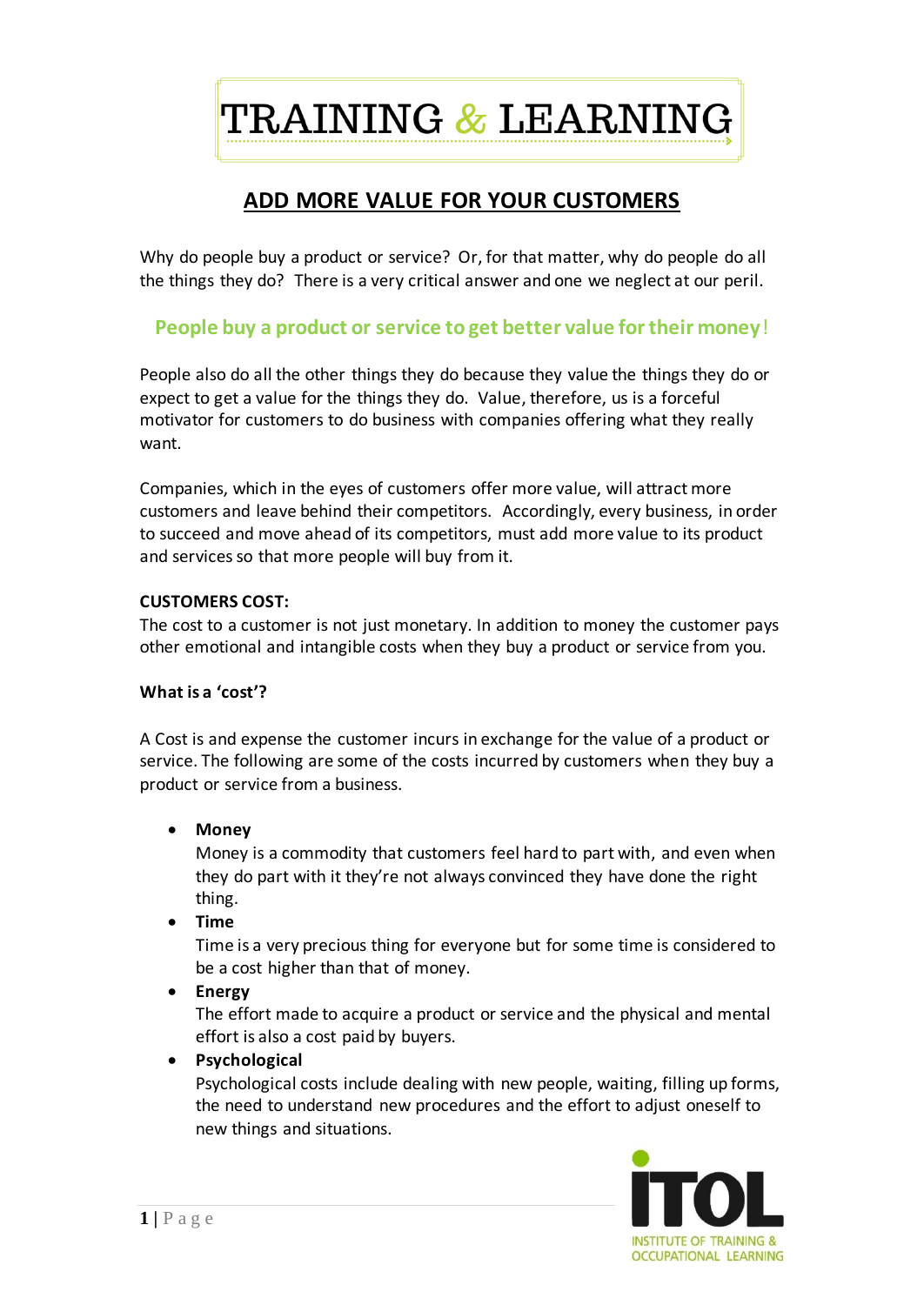TRAINING & LEARNING

There are many ways of doing that, but first we will define what value is.

# **CUSTOMER'S VALUE:**

#### **What is value?**

Value for customers is the material and psychological return they get from a business in return from the money and psychological costs they pay for it.

Value is perceived in a variety of ways:

• **Product** 

The tangible and material goods received from and the tangible and material goods received from business transaction are called a product. Depending on the nature of the product and the needs of a customer, a product's value can mean many things. Durability, reliability, quantity, quality, freshness and taste are some of the qualities, which can make a product more valuable to a customer.

• **Service**

Service is the manner through which the product is delivered. Courtesy, speed and correct information are some of the service factors, which add value to the product delivered to the customer. The better a business provides services along with the delivery of products, the more people will get attracted to it.

• **Respect**

One of the basic needs of humanity is the need to be respected. Respect is the dignified treatment people receive from business in term of trust, courtesy, recognition and care. This is also related to the service given by companies to its buyers.

• **Convenience**

Convenience is the ease with which the customer receives the product or service. Abundant availability, home delivery, proximity are some of the elements which can add on the convenience of customers.

# • **Image**

Image is the psychological boost to one's self image through the possession of a product or the receipt of a



**ADD VALUE**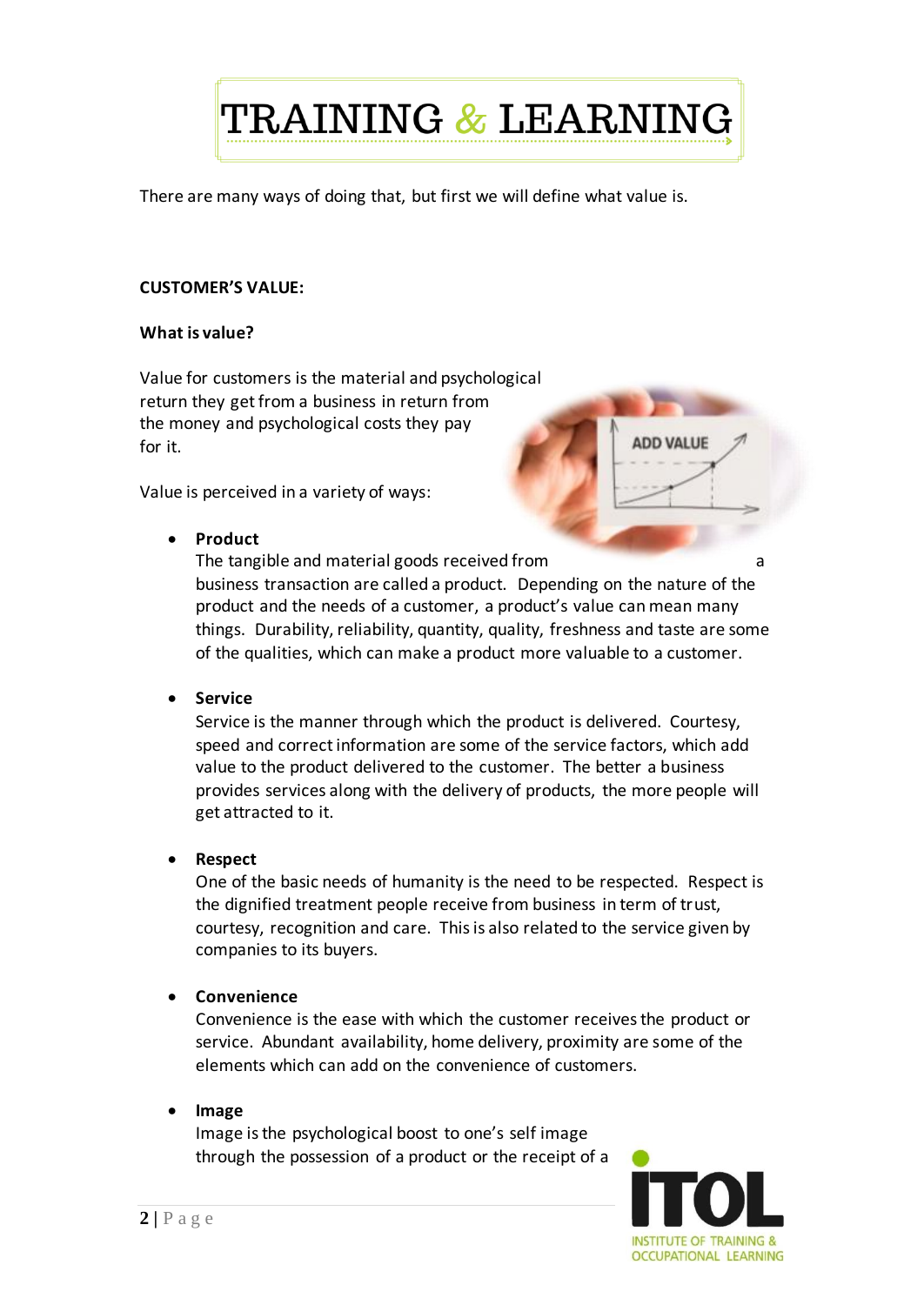TRAINING & LEARNING

service. Use and consumption by famous personalities, luxury, unique features, scarce supply, expensive material, professional people who deliver the service, status, are some of the image-adding factors for a product or service.

### **VALUE-ADDED STRATEGIES:**

Creating more value for customers and minimizing the different costs they pay can give a competitive edge to a business. In essence, the "Minimax" approach of minimizing costs and maximizing returns for the customers is required to attract , satisfy and retain customers.

The following, are some of the value-added strategies which can be adopted by businesses.

# • **SUPERIOR QUALITY**

Quality means different things to different businesses and different customers. Products and services which meet the needs of customers in terms of durability, reliability, features, fitness for use, etc, re good quality products. Businesses today must provide excellent quality because the customers demand it and those who fail to do so fail to have the support of customers.

# • **EXCELLENT SERVICE:**

A fairly obvious example of this would be the regular guest of one hotel which is located at scenic location and has excellent facilities. The guest notices that the Porter who carries hisluggage never greets him, tries to avoid discussions and shows a very neutral and cold attitude. The guest happened to stay in another hotel. The Porter greeted him very warmly, asked him how long he was going to stay there and explained to him how to operate the room facilities. As he was leaving, the Porter wished him a good stay and said, "Sir, if you need anything please call me or our reception". The guest was very happy and never stayed in the first hotel again. This example shows what excellent service can mean for customer. Excellent service is an excellent strategy to add more value which gains new customers and retains existing ones.

# • **SPEED:**

Time is a precious commodity and people hate to waste it. Businesses which waste their customers time can easily lose their loyalty. We truly live in the age of the microwave and that sets peoples expectations.